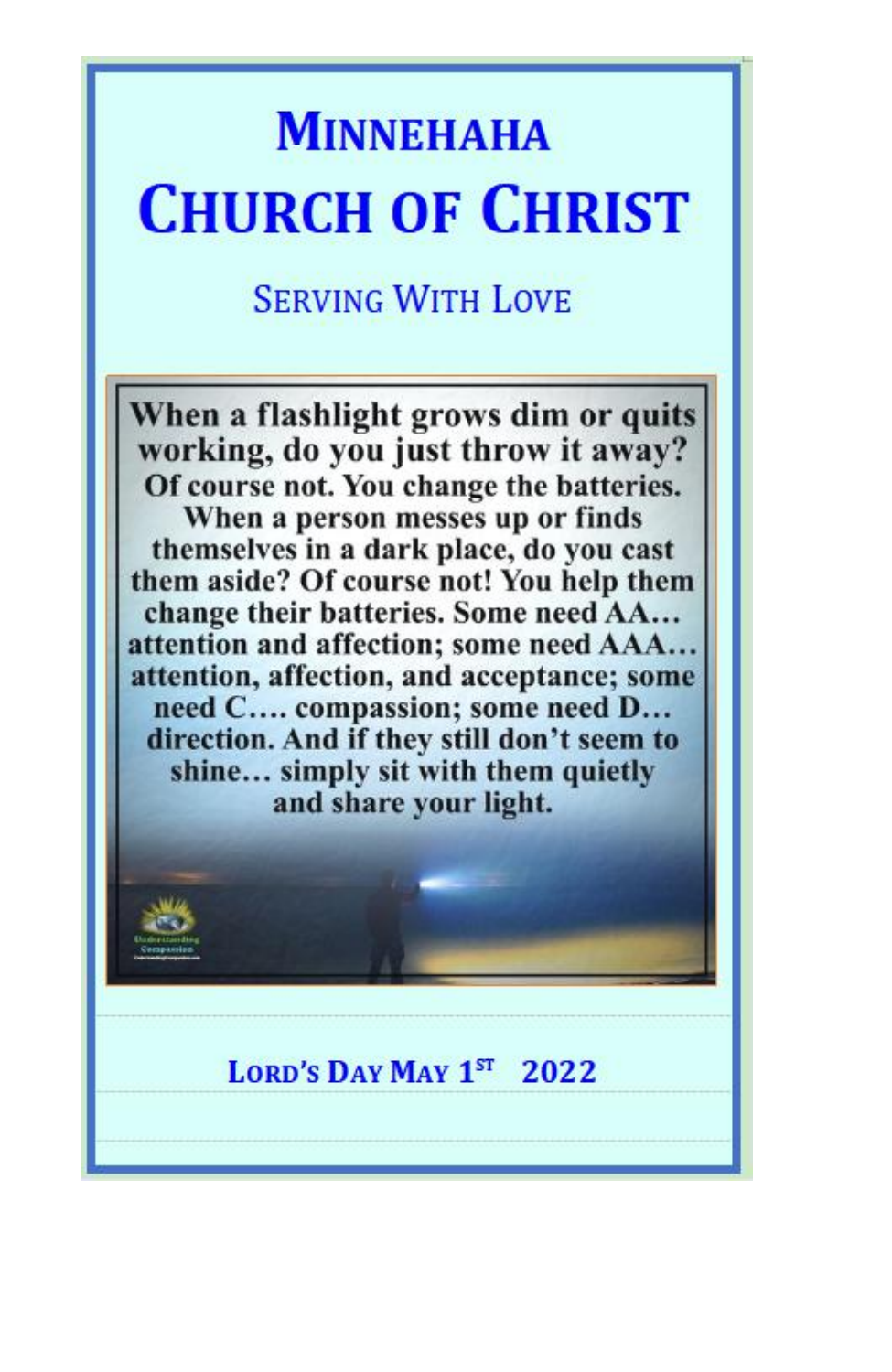## **A GOOD REMINDER**

#### **by Don Miller**

**I** would like to remind you to be in church this week. Our life is full of reminders. *Wedding rings* are worn to remind us that we have bonded our lives to a certain person. We see the *stop sign* to remind us to obey that particular rule of the road. Our body reminds us after a *strenuous endeavor* that we are not as young as we once were. *Parents* remind their children to do their homework. *Children* remind parents that it is time for their allowance. A *sticker* is placed on the front window of our car to remind us when it is time for an oil change. *Medical offices* call to remind us of our appointment.

Reminders - they are a fact of life. It is appropriate then for me to remind you about attending church. Miss Dottie Rambo, explained it best in her classic song entitled, "Remind Me, Dear Lord." The chorus goes like this, "Roll back the curtain of memory now and then, and show me where you brought me from and where I could have been. Just remember, I'm human and human's forget, so remind me, remind me dear Lord." The second verse tells us what attending church each week reminds us of,"Nothing good have I done to deserve God's own Son. I'm not worthy of the scars in His hands, yet He chose the road to Calvary to die in my stead, He loved."

Paul reminded the church in Thessalonica and us as well," May our Lord Jesus Christ himself and God our Father, who loved us and by his grace gave us eternal encouragement and good hope, encourage your hearts and strengthen you in every good deed and word." 2 Thessalonians 2:16-17.

Attend church. Be encouraged. Be strengthened. Consider yourself reminded!

— Don Miller serves as the minister of the Bentonville (IN) *Ebenezer Christian Church*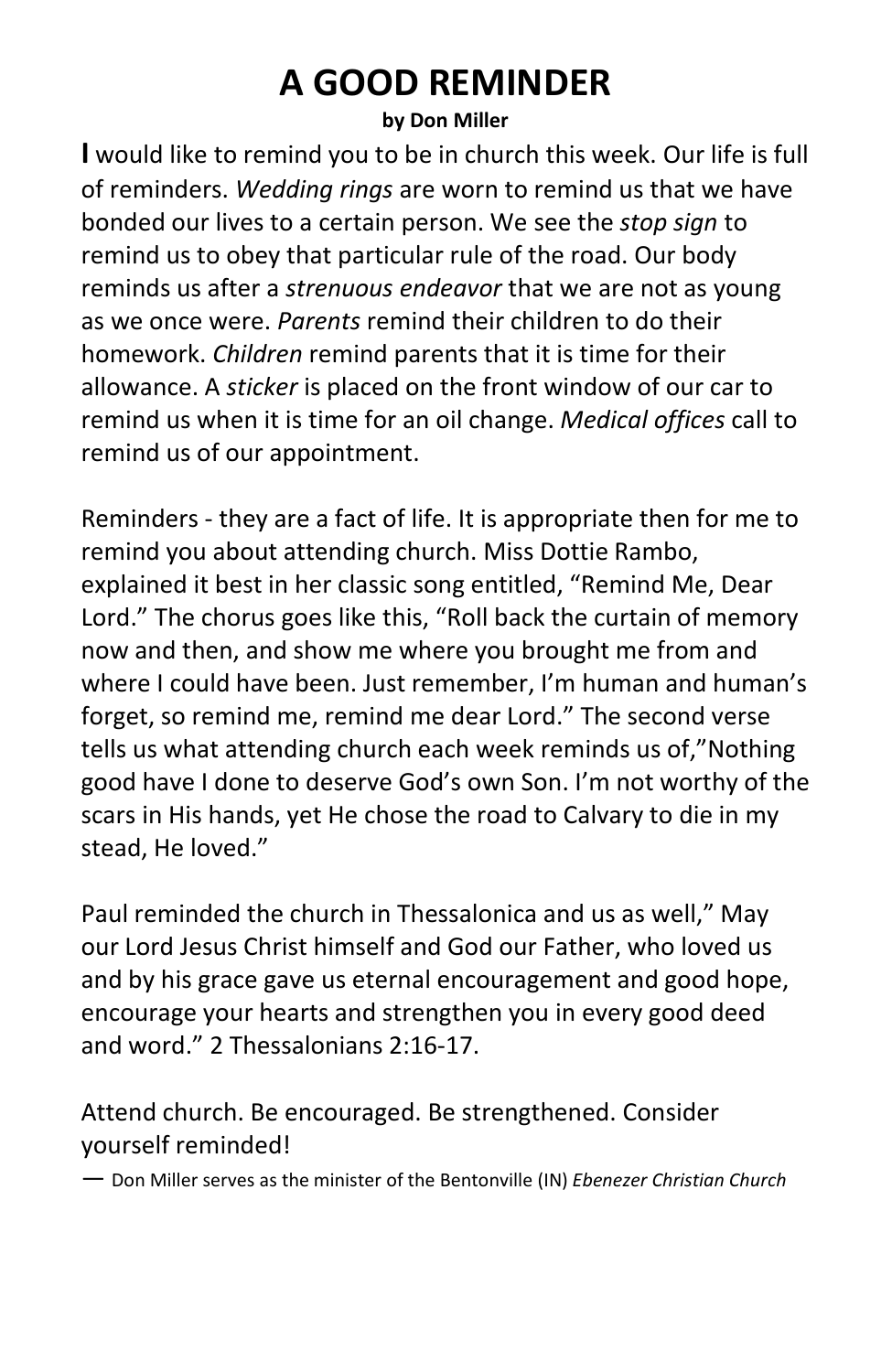## **MINNEHAHA CHURCH OF CHRIST**

3217 NE 54th Street, Vancouver, WA 98663 360-694-5725 **MIKE KENNEDY, MINISTER JAMES WELDON, ASSOCIATE MINISTER ELDERS:** James Weldon, Mike Kennedy, Sam Judd, Charles Dailey **MUSIC** AND **YOUTH:** Jim Kennedy May 1, 2022 OFFICE SECRETARY: Stormie Priest BUILDING: Louie Staudinger<br>PREACHING IN PAKISTAN: Sam & Brittany Gill: sam gill7@yahoo.co.uk / brittanyhoff@gmail.com **ONLINE VIDEO SITE: HTTP://BITLY.WS/OYAD**

#### **9:30 BIBLESTUDY TEAM**



**Dave Kubow** Next Week: John 18



**Mark Williams** Today: John 17

#### **10:45 MAIN ASSEMBLY SINGING L EAD ERS**



**Jimmy Kennedy**



**Lauren- Taylor Priest**



**Stephanie Kennedy**

The Lord's Supper is served, a reminder of God's grace.



**Mike Kennedy** Sermon: **Lessons From the Life of Paul**

*Next week***: Lessons From the Life of Timothy**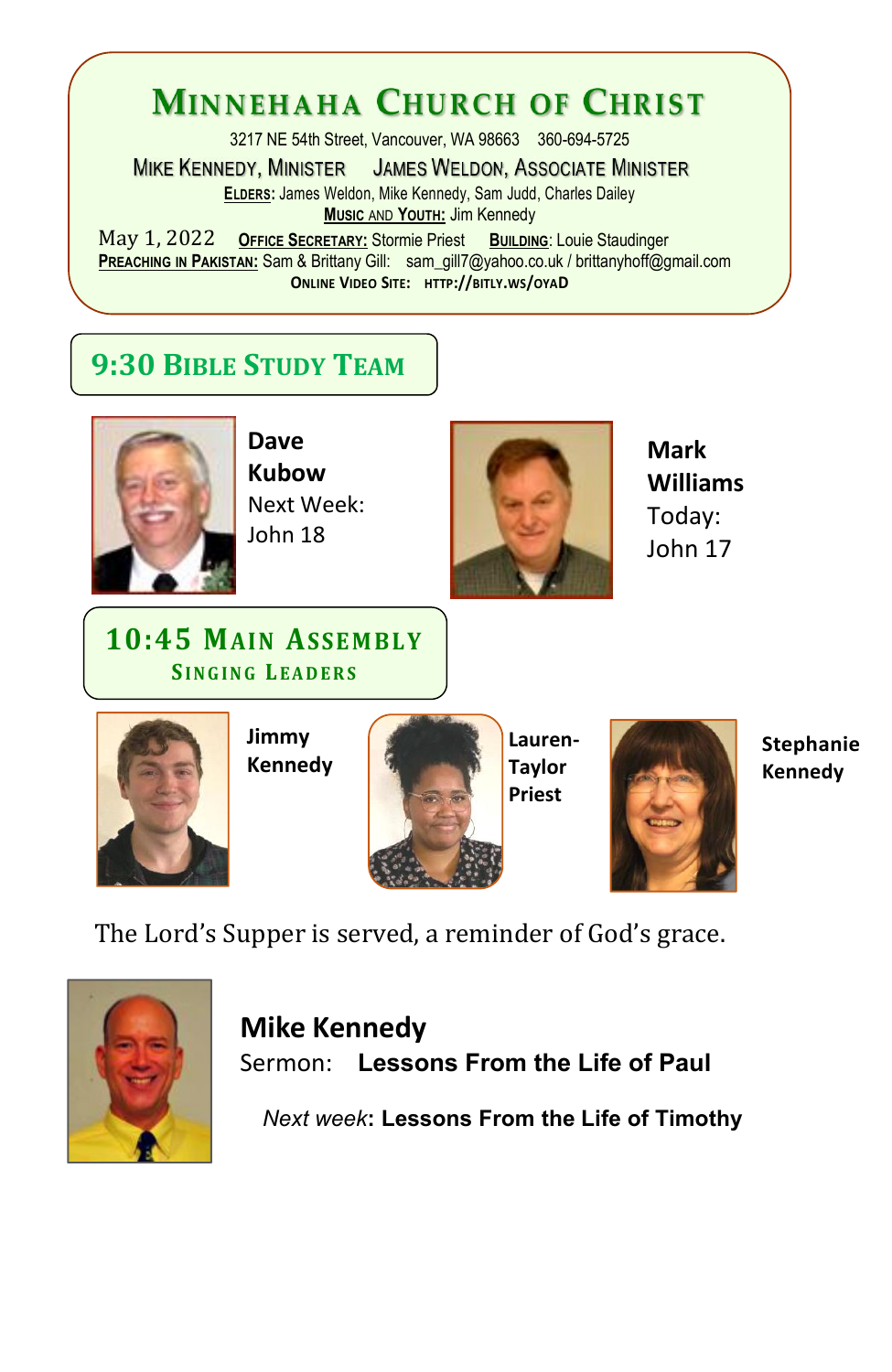#### **PRAYER LIST ADDITIONS:**

**-- Jerri Hastings** while she undergoes radiation for lung cancer. She would love to tell you how God is dealing with her.

-- **Larry Sword** as he recovers from an earlier fall. He likes the new, smaller, facility where service and care are so prompt.

#### **JOHN LESSON BLOCKED**

**Dave Kubow's** John lesson was blocked on *Facebook* and can't be found on *Youtube* either.*Facebook said* that it related to the song at the end of the lesson. Our solution will be to stop using songs.

The incident shows how easy it is to be silenced on the public platforms. This is why we release our live video stream on several platforms at the same time.

## **THIS MONTH AND LATER**

| May $7:$ | Work on property.                    |  |
|----------|--------------------------------------|--|
| May $8:$ | Mother's Day                         |  |
| May 14:  | Women's Bible Study - Marlo Chapman  |  |
| May 21:  | Men's Breakfast, Saturday at 7:30 AM |  |
| May 21:  | Elder's Meeting, Saturday at 9:30 AM |  |
|          |                                      |  |

The mission of the Minnehaha Church of Christ is to worship God, equipping every member to serve and build up one another and to lead people into a saving and enriching relationship with Jesus Christ.